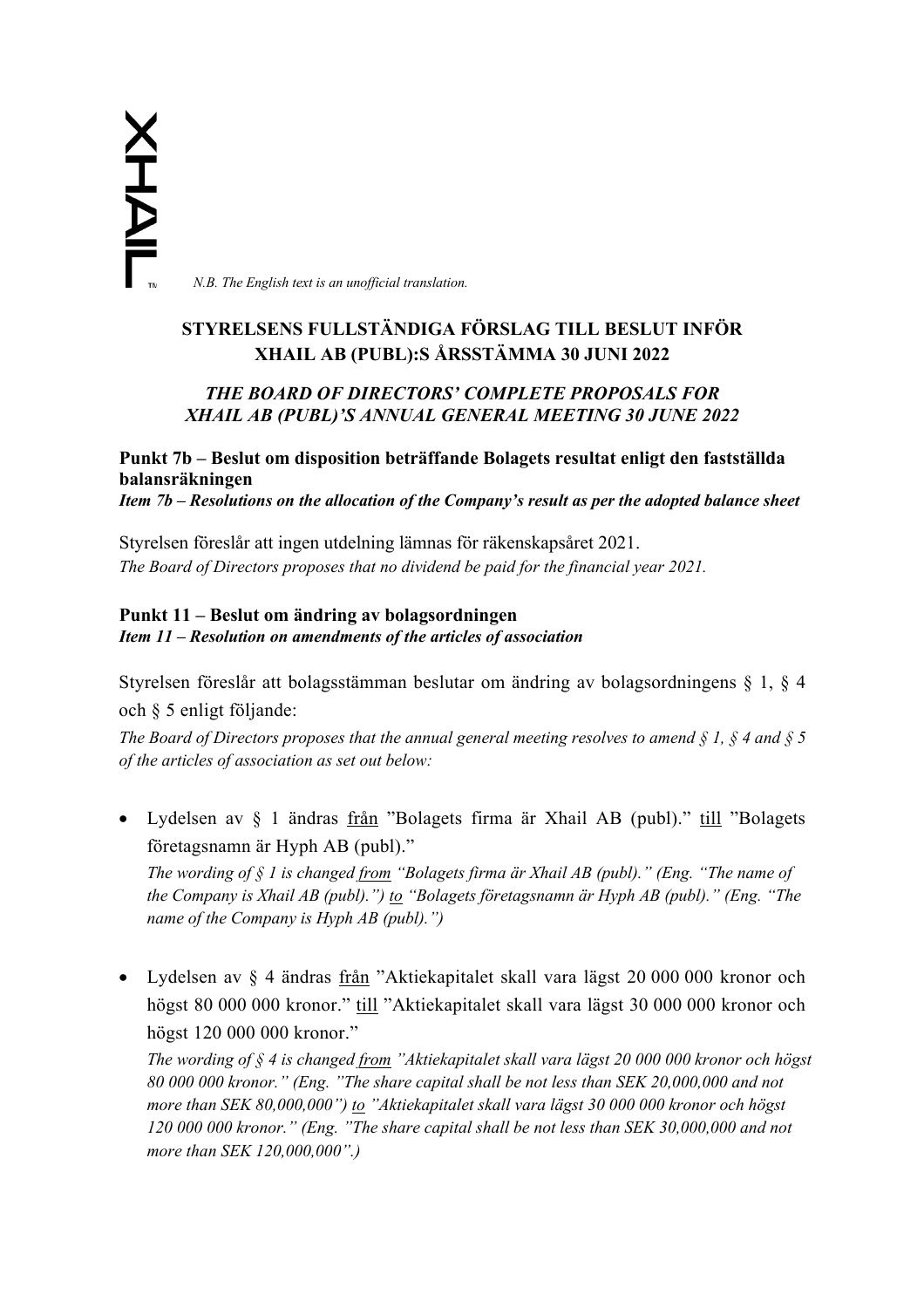• Lydelsen av § 5 ändras från "Antalet aktier skall vara lägst 2 000 000 000 och högst 8 000 000 000." till "Antalet aktier skall vara lägst 3 000 000 000 och högst 12 000 000 000."

*The wording of § 5 is changed from "Antalet aktier skall vara lägst 2 000 000 000 och högst 8 000 000 000." (Eng. "The number of shares shall be not less than 2,000,000,000 and not more than 8,000,000,000.) to "Antalet aktier skall vara lägst 3 000 000 000 och högst 12 000 000 000." (Eng. "The number of shares shall be not less than 3,000,000,000 and not more than 12,000,000,000.)*

Den föreslagna bolagsordningen i sin helhet framgår av Bilaga A. *The comprehensive proposed articles of association are set out in Appendix A*.

Bolagsstämman föreslås vidare bemyndiga styrelsen, verkställande direktören eller den styrelsen förordnar, att vidta de smärre justeringar i beslutet som kan visas erforderliga i samband med registrering av beslutet vid Bolagsverket inklusive att inkomma med ytterligare förslag till företagsnamn för det fall Bolagsverket nekar registrering av det företagsnamn som föreslås i detta förslag.

*The general meeting is further proposed to authorize the Board of Directors, the managing director or a person appointed by the Board of Directors to make such minor amendments in the resolution proven necessary for registration at the Swedish Companies Registration Office, including to submit further proposals for company names in the event that the Swedish Companies Registration Office reject registration of the company name suggested in this proposal.*

För giltigt beslut enligt förevarande förslag krävs att det biträds av aktieägare med minst två tredjedelar (2/3) av såväl de avgivna rösterna som de vid årsstämman företrädda aktierna.

*For the present resolution to be valid, it is required that the proposal is approved by shareholders holding at least two thirds (2/3) of both the votes cast and the shares represented at the meeting.*

## **Punkt 12 – Beslut om bemyndigande för styrelsen att fatta beslut om nyemission** *Item 12 – Resolution on authorization for the Board of Directors to resolve on new issues*

Styrelsen föreslår att bolagsstämman fattar beslut om att bemyndiga styrelsen att under tiden intill nästa årsstämma, vid ett eller flera tillfällen, med eller utan avvikelse från aktieägarnas företrädesrätt, inom ramen för gällande bolagsordnings gränser för aktier och aktiekapital, fatta beslut om nyemission av aktier, teckningsoptioner och/eller konvertibla skuldebrev. Emission ska kunna ske mot kontant betalning, med apportegendom eller genom kvittning, eller eljest med villkor.

*The Board of Directors proposes that the annual general meeting resolves to authorize the Board of Directors, at one or several occasions until the next annual general meeting, with or without deviating from the shareholders' pre-emptive rights, within the limits for shares and the share*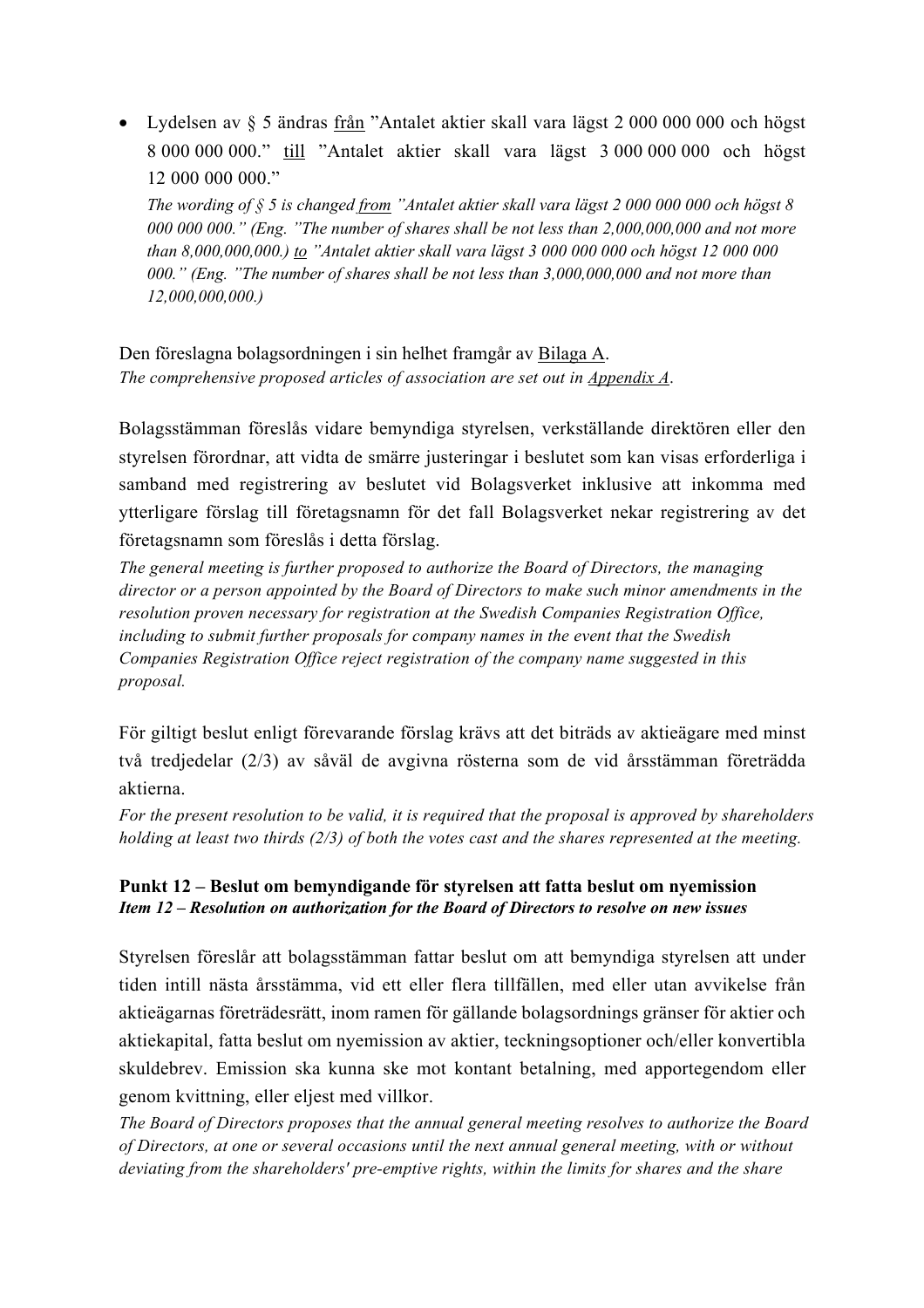*capital of the current articles of association, to decide upon issuance of on new shares, warrants and/or convertible debentures. Payment shall, apart from payment in cash, be made in kind or by set-off or otherwise with conditions.* 

Nyemission ska vid avvikelse från aktieägarnas företrädesrätt ske på marknadsmässiga villkor, med förbehåll för marknadsmässig emissionsrabatt i förekommande fall.

*Upon such deviation from the shareholder's preferential rights, the new issue shall be made at market terms and conditions, with reservations for, where applicable, issue discounts which are in line with market conditions.* 

Bolagsstämman föreslås vidare bemyndiga styrelsen, verkställande direktören eller den styrelsen förordnar, att vidta de smärre justeringar i beslutet som kan visas erforderliga i samband med registrering av beslutet vid Bolagsverket.

*The general meeting is further proposed to authorize the Board of Directors, the managing director or a person appointed by the Board of Directors to make such minor amendments in the resolution proven necessary for registration at the Swedish Companies Registration Office.*

För beslut av bolagsstämman i enlighet med styrelsens förslag om bemyndigande för styrelsen att fatta beslut om nyemission av aktier, teckningsoptioner och/eller konvertibla skuldebrev erfordras att årsstämmans beslut biträds av aktieägare med minst två tredjedelar (2/3) av såväl de avgivna rösterna som de vid årsstämman företrädda aktierna. *A resolution by the general meeting in accordance with the Board of Directors' proposal to authorize the Board of Directors to resolve on new issue of shares, warrants and/or convertible debentures requires approval of votes cast and shares represented at the general meeting representing not less than two-thirds (2/3).*

> Stockholm i juni 2022 / *Stockholm in June 2022* Xhail AB (publ) Styrelsen / *Board of Directors*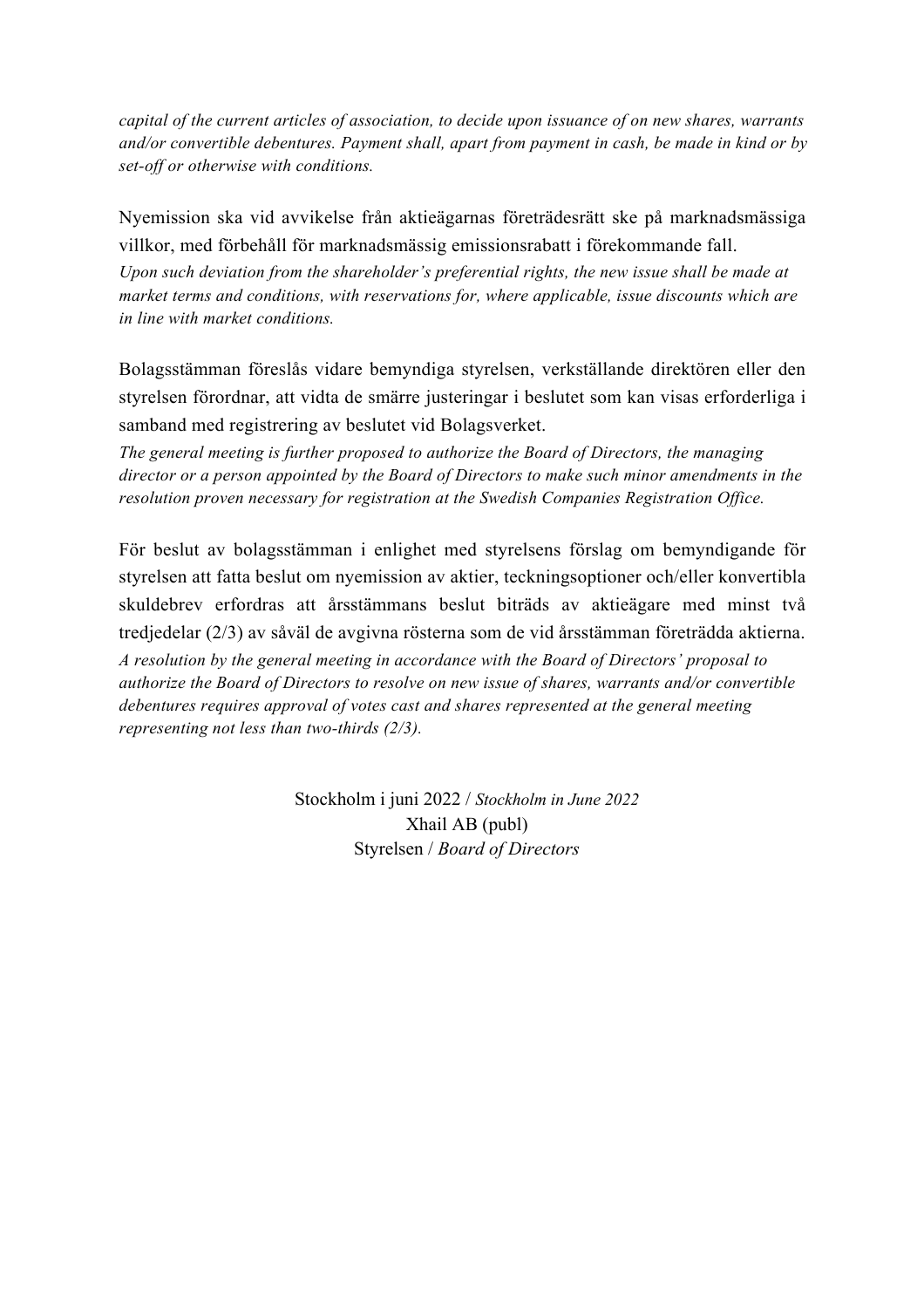## **BOLAGSORDNING FÖR HYPH AB (PUBL)**

## *ARTICLES OF ASSOCIATION OF HYPH AB (PUBL)*

#### **556658-6797**

**§1 Företagsnamn** */ Company name* Bolagets företagsnamn är Hyph AB (publ).

*The name of the Company is Hyph AB (publ).*

**§2 Styrelsens säte** */ Registered office of the Board of Directors* Styrelsen skall ha sitt säte i Stockholm.

*The registered office of the Board of Directors shall be situated in Stockholm, Sweden.*

## **§3 Verksamhet** */ Business*

Bolaget skall ha till föremål för sin verksamhet att leverera affärsutvecklingstjänster, bedriva förvaltning av aktier och andelar samt bedriva handel med finansiella instrument såsom aktier och därtill relaterade värdepapper, obligationer och valutor, fast och lös egendom och därmed förenlig verksamhet.

*The object of the Company's business shall be to provide business development services, to conduct management of shares and units and to conduct trading in financial instruments such as shares and related securities, bonds and currencies, immovable and movable property and related activities.*

#### **§4 Aktiekapital** */ Share capital*

Aktiekapitalet skall vara lägst 30 000 000 kronor och högst 120 000 000 kronor.

*The share capital shall be not less than SEK 30,000,000 and not more than SEK 120,000,000.*

## **§5 Antal aktier m.m.** */ Number of shares*

Antalet aktier skall vara lägst 3 000 000 000 och högst 12 000 000 000.

*The number of shares shall be not less than 3,000,000,000 and not more than 12,000,000,000.*

#### **§6 Styrelse** */ Board of Directors*

Styrelsen består av lägst tre och högst sju ledamöter med högst en suppleant.

*The Board of Directors of the Company shall consist of not less than three and not more than seven board members with not more than one deputy board member.*

## **§7 Revisorer** */ Auditors*

Bolaget skall ha en eller två revisorer med eller utan revisorssuppleanter eller en eller två revisionsbolag. Uppdraget som revisor gäller till slutet av den årsstämma som hålls under det fjärde räkenskapsåret efter det då revisorn utsågs.

*The Company shall have one to two auditors with or without deputy auditors or one to two auditing firms. The assignment as auditor is valid until the end of the Annual general meeting held during the fourth financial year following the appointment of the auditor.*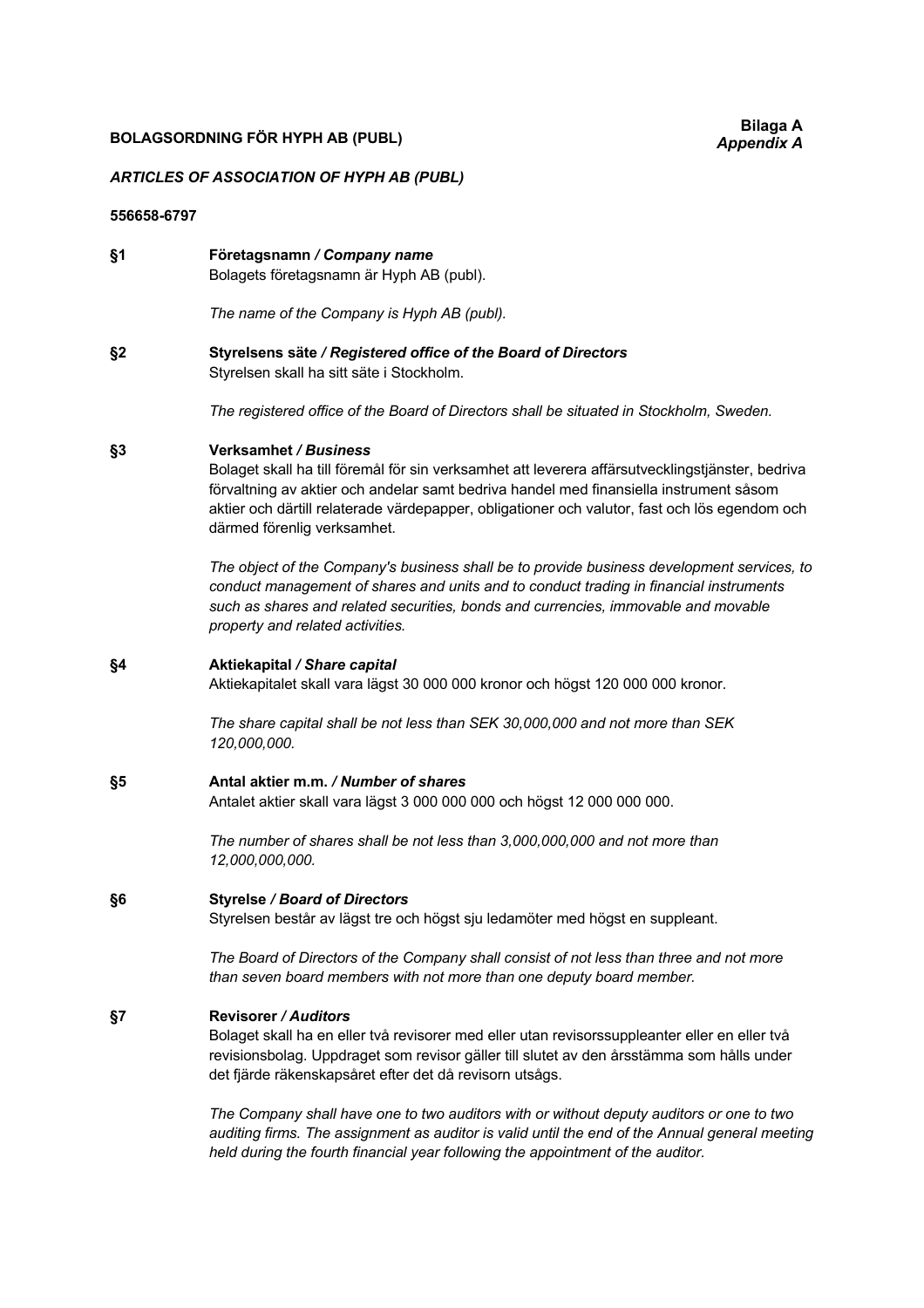## **§8 Kallelse** */ Notice*

Kallelse till bolagsstämma skall ske genom annonsering i Post- och Inrikes Tidningar och genom att kallelsen hålls tillgänglig på bolagets webbplats. Samtidigt som kallelse sker skall bolaget genom annonsering i Svenska Dagbladet upplysa om att kallelse skett.

*Notices of general meetings shall be made by announcement in the Swedish Official Gazette (Sw. Post- och Inrikes Tidningar) and by making the notice available on the Company's website. At the same time as notice is given it shall be announced in Svenska Dagbladet that a notice has been issued.*

Aktieägare som vill delta vid bolagsstämma ska dels vara upptagen i en utskrift eller annan framställning av aktieboken den dag som anges i aktiebolagslagen, dels anmäla sig samt antalet biträden (högst 2) till bolaget den dag som anges i kallelsen till stämman. Sistnämnda dag får inte vara söndag, helgdag, lördag, midsommarafton, julafton eller nyårsafton och inte infalla tidigare än femte vardagen före stämman.

*Shareholders wishing to participate in a general meeting must be listed in a transcript or other presentation of the register of shareholders on the date specified in the Swedish Companies Act (Sw. Aktiebolagslagen) and give notice and notify on the number of counsels (maximum 2) to the Company on the date specified in the notice of the general meeting. The latter day may not be Sunday, public holiday, Saturday, Midsummer's Eve, Christmas Eve or New Year's Eve and may not fall earlier than the fifth working day before the meeting.*

## **§9 Årsstämma** */ Annual General Meeting*

På årsstämman skall följande ärenden förekomma till behandling:

- 1. Val av ordförande vid stämman
- 2. Upprättande och godkännande av röstlängd
- 3. Godkännande av dagordning
- 4. Val av en eller två justeringsmän
- 5. Prövning av om stämman blivit behörigen sammankallad
- 6. Framläggande av årsredovisning och revisionsberättelse samt, i förekommande fall, koncernredovisning och koncernrevisionsberättelse
- 7. Beslut
	- a. om fastställelse av resultaträkning och balansräkning samt, i förekommande fall, koncernresultaträkning och koncernbalansräkning,
	- b. om dispositioner beträffande bolagets vinst eller förlust enligt den fastställda balansräkningen,
	- c. om ansvarsfrihet åt styrelseledamöter och verkställande direktören
- 8. Bestämmande av antalet styrelseledamöter och, i förekommande fall, styrelsesuppleanter, revisorer och revisorssuppleanter som skall väljas på stämman
- 9. Fastställande av arvoden åt styrelsen, och i förekommande fall, revisorerna
- 10. Val av styrelse och, i förekommande fall, styrelsesuppleanter, revisorer, revisorssuppleant eller revisionsbolag
- 11. Annat ärende som ankommer på stämman enligt aktiebolagslagen eller bolagsordningen

*At the Annual General Meeting, the following matters shall be addressed:*

- *1. Election of chairman of the meeting*
- *2. Preparation and approval of the voting list*
- *3. Approval of the agenda*
- *4. Election of one or two persons to attest the minutes*
- *5. Determination as to whether the meeting has been duly convened*
- *6. Presentation of the annual report and the auditor's report and, if applicable, consolidated profit and loss statement and consolidated auditor's report*
- *7. Resolution*